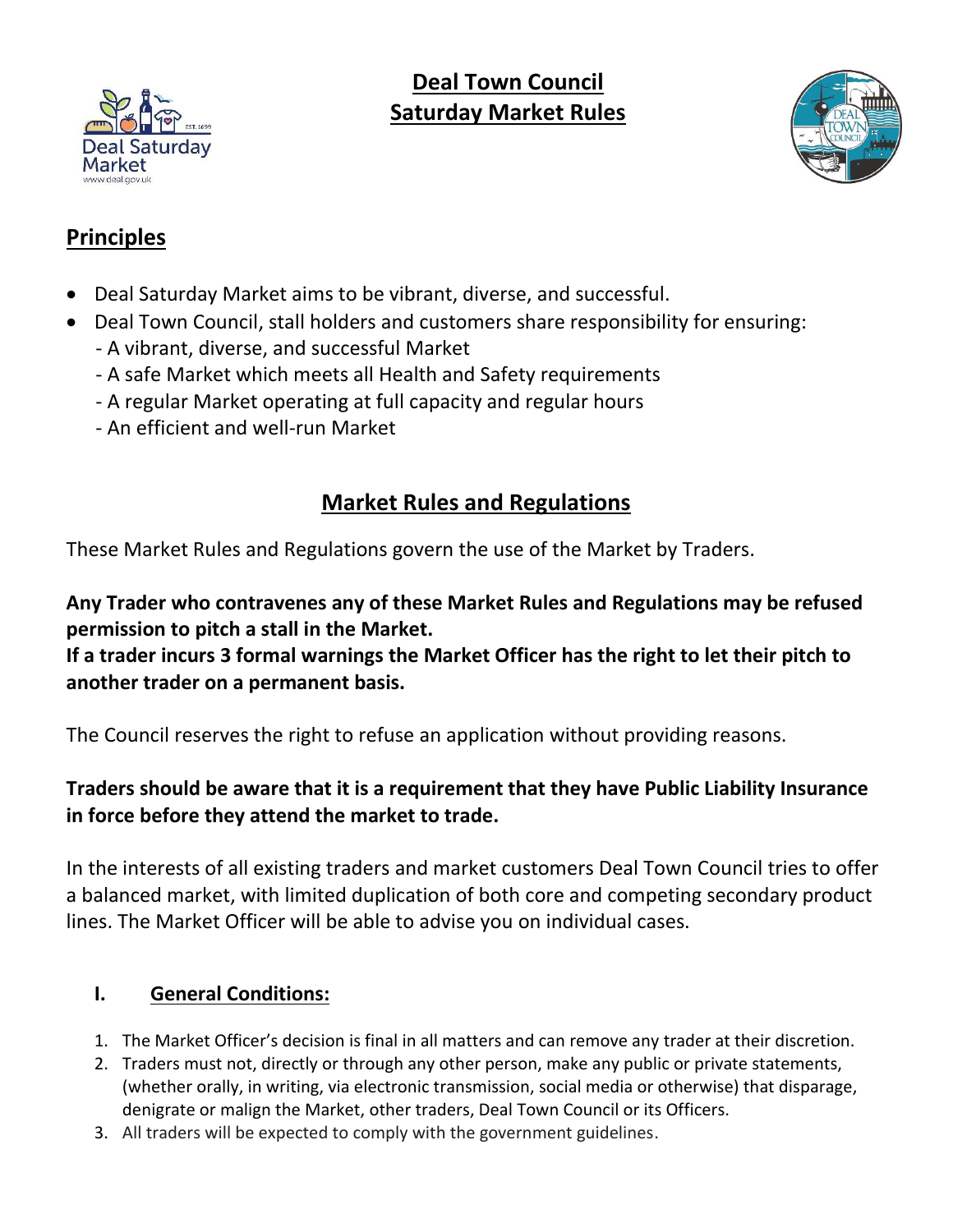- 4. Traders must ensure that during trading hours pitches are staffed, presentable and in keeping with the market at all times. Unattended stalls are NOT ALLOWED on the Market unless in special circumstances that has been agreed in advance with the Market Officer.
- 5. That if Traders wish to make use of a gazebo, it must be one of the Deal Saturday market gazebos. Traders may wish to add sides, backs, and other publicity material to the gazebos whilst in their care, if it is not detrimental to the safety or damaging to the structure.
- 6. All vehicles that are not being left on site, must have left the site before 08.00am. (April to October) 09.00am (November to March)
- 7. All traders must pay DTC in advance for their pitch weekly by Thursday midday via electronic transfer.
- 8. Refunds may only be given at the discretion of the Town Clerk in exceptional circumstances.
- 9. The Market Officer will allocate the location of stalls; his decision is final.
- 10. Proof of public liability cover must be seen by the market officer (insurance certificate), a food hygiene certificate (where applicable).
- 11. Deal Town Council are not responsible for any losses or damages incurred by traders.
- 12. Traders cannot sub-let their pitches.
- 13. Smoking within or near market stalls is strictly prohibited.
- 14. For the avoidance of doubt, it is the Trader's responsibility to know and implement all current laws and regulations relating to their trading.
- 15. Pitches are not transferable between traders.

### **II. Eligible Goods:**

- 1. Traders must only sell goods or services for which they have permission from Deal Town Council as specified in their application form.
- 2. On application traders may be asked by the Market Officer to supply additional description and/or photographs of the goods intended for sale.
- 3. Any additions/amendments to your stall must be made known to the Market Officer and a new application form will be reissued to sign.
- 4. The Market Officer will ask for any un-authorized goods to be removed from sale and display.
- 5. Deal Town Council do not allow the sale of guns, crossbows, axes, swords or knives. The sale of pets, fireworks and counterfeit goods is illegal.
- 6. All sexually explicit or pornographic items, including DVDs, magazines or any other material is strictly prohibited.

## **III. Trading Regulations:**

- 1. It is the responsibility of all Traders to acquaint themselves with the Trading Regulation(s) regarding their own specialist area and abide by them.
- 2. Traders must ensure that they comply with all relevant legislation regarding the employment of minors.
- 3. Traders must ensure that all public/environmental, Health and Safety Regulations are always observed. Any accident caused through failure to observe statutory requirement or negligence is the responsibility of the Trader.
- 4. Any sale by auction, canvassing, market research or personal questionnaire or any stall advertising or promoting a political organisation/agenda is expressly prohibited.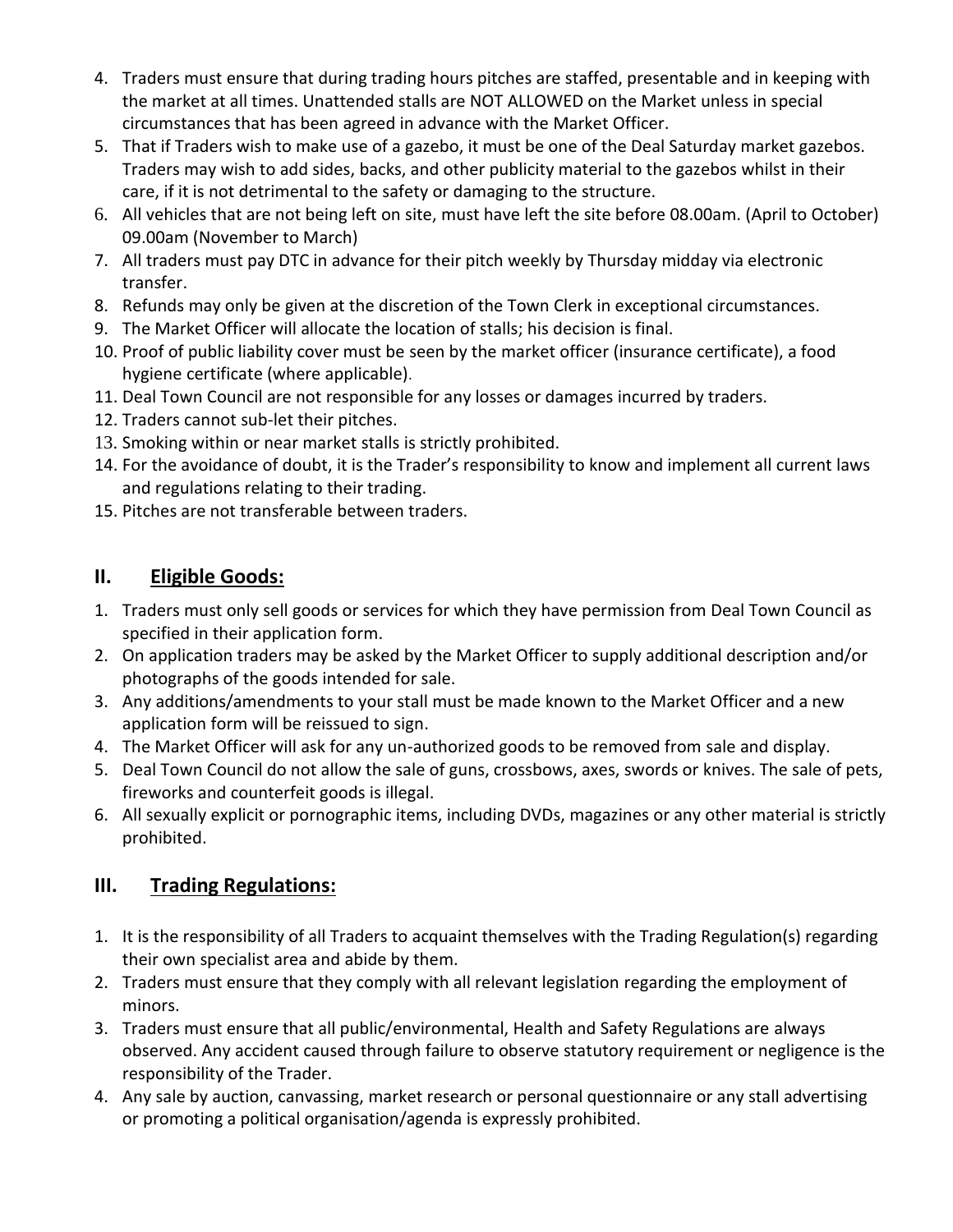#### **IV. Health & Safety:**

- 1. All goods/products must be displayed within their allocated pitch.
- 2. All stallholders must report accidents and injuries to the Market Officer who will keep a record.
- 3. Where food is being cooked or heated traders must ensure that there is adequate means of fighting fires within their stall and a fire blanket must also be available. Traders must ensure that all fire extinguishers are inspected annually by a competent person and a record kept that is available for Market Officer to check.
- 4. Traders must obtain the Market Officer's permission to use a generator. The Market Officer can refuse or ask to the trader stop using a generator if in Market Officer's opinion they are a nuisance or annoyance to members of the public, fellow traders or detrimental to the efficient operation of the Market.
- 5. Petrol must be stored in sealed, purpose built made containers and at a safe distance from any heat source. When refuelling a generator, it must not be running.
- 6. Traders must obtain the Market Officer's permission to keep their dogs at their stall during the market day. It is Trader's responsibility their dogs are not a nuisance or annoyance to any members of the public, fellow traders or detrimental to the efficient operation of the Market. The Council is not responsible for action of the any dog.
- 7. Vehicles can be onsite but must be within the allocated pitch. Also, they may not move around the site between 08.00am to 14.00 (April to October) 09.00am to 14.00 (November to March).
- 8. Traders must use the same entrance and exit as the public between trading times.
- 9. There will be the market officer present. Any problems traders should find one of the staff situated at the town council container.
- 10. The market officer will be present onsite all day. Any problems traders should find one of the staff situated at the town council container.

#### V. **The Employment of Young Persons:**

- 1. Traders are required to comply with the provisions of any law relating to the employment of young children.
- 2. Traders must take full responsibility for their children present on the market site.

#### **VI. Sale of Fresh Food:**

- 1. All stallholders must comply with current Trading Standards and Environmental Health requirements and agree to comply with the recommendations made by Environmental Health Officers as to food processing, storage, handling and display.
- 2. The Trader's latest Food Hygiene inspection report and premises rating must be provided.
- 3. All fresh foods must be stored and displayed in accordance with current food hygiene regulations and all edible goods including greengrocery must be stored, displayed and sold at least 18 inches (0.5 metres) from the ground to protect all foodstuffs from the risk of contamination.
- 4. Handwashing or washing equipment required must be always available at the stall during trading.

#### **VII. Refuse:**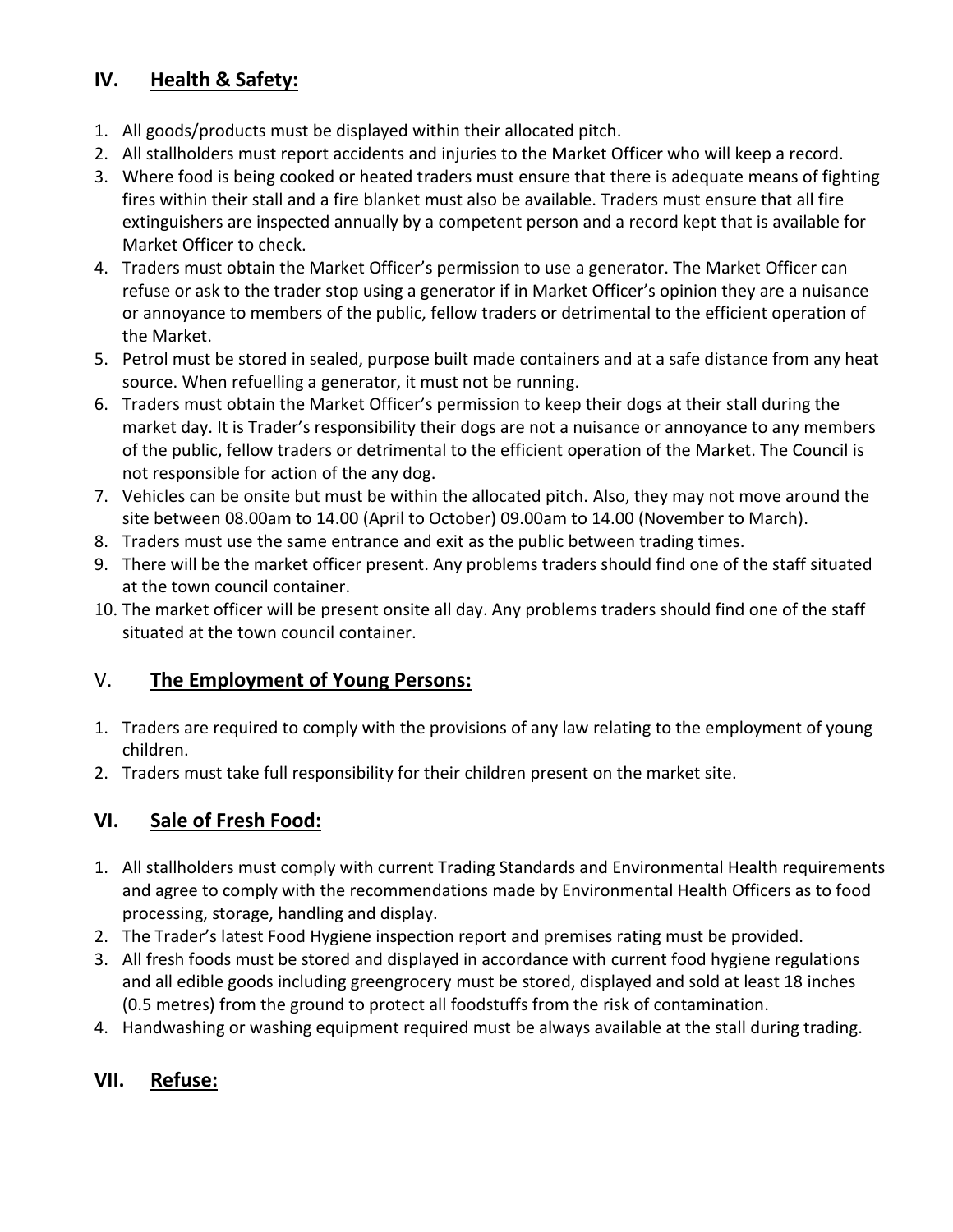All Traders must always keep the stall/unit/pitch and the area immediately around it clean and free from litter both during and at the close of the day's trading. Refuse must be disposed of in a safe manner and taken away with them. **Failure to leave the site clean will incur a formal warning.**

#### **VIII. Behaviour:**

Responsibility for the adherence to the rules and for the behaviour of any person employed or manning a stall remains with the person to whom pitch was allocated.

Traders must ensure that they, or any person working for them, does nothing which in the opinion of the Market Officer is a nuisance or annoyance to members of the public, fellow traders or detrimental to the efficient operation of the Market.

The following misconducts are not acceptable:

- Dishonesty
- Under the influence of alcohol or illegal substances
- Verbal abuse, use of foul or abusive language, harassment, intimidation and discrimination or bullying.
- Assaulting a member of public, Council staff or another trader
- Bringing the Council or the market into disrepute
- Failure to comply with the requirement of food regulations.

No Hawking. Goods must not be sold outside of the pitch area. Mock auctions are not permitted.

Stallholders and any person employed to work on their stall must be dressed appropriately whilst trading on the market. Specifically, tops must be always worn.

#### **IX. Sickness and Absence:**

In cases of absence, responsibility for the adherence to the rules and for the behaviour of any person temporarily manning a stall remains with the person to whom the permission was allocated.

**All Traders must give notice of any intended absence from the Market by email (chris.hobbseast@deal.gov.uk) or ringing the Market Mobile (07877806870) or by leaving a message before midday on the Thursday before.**

**If a Trader does not make the Market Officer aware of any absences for any reason by midday on the Thursday before, the Market Officer has the right to allocate their pitch to another trader for that week. If traders do not make the Market Officer aware on 2 consecutive weeks, the Market Officer has the right to allocate their pitch on a permanent basis.**

Any trader that has more than 4 consecutive weeks off from the market will be asked to move to the casual waiting list and their regular pitch let to a trader who can attend on a regular basis. If exceptional circumstances exist, the Market Officer in conjunction with the RFO can override this rule.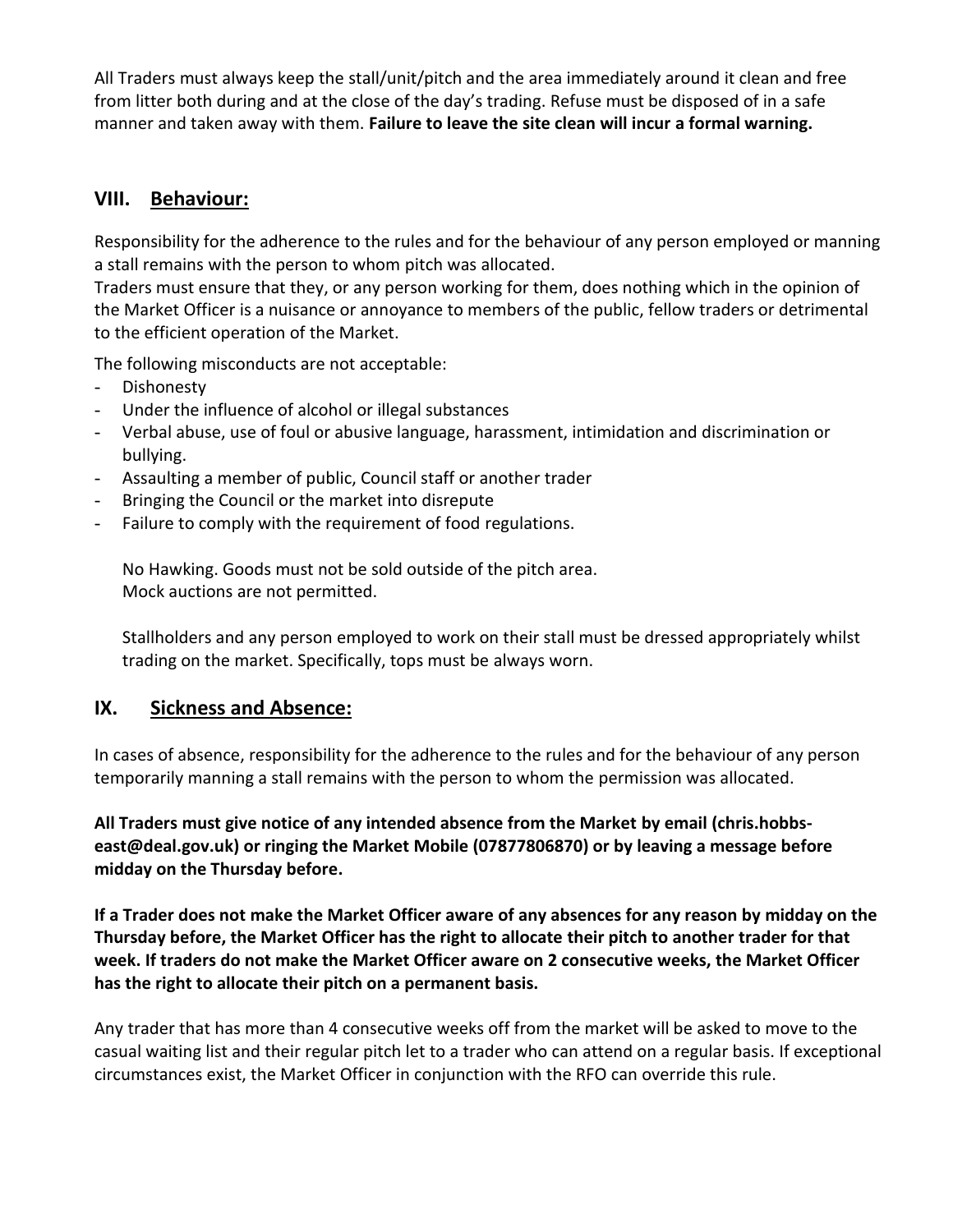### **X. Trading times:**

- **1.** The Market shall be held on every Saturday except for when Christmas Day, Boxing Day or New Year Day falls on a Saturday.
- **2.** In exceptional circumstances the Council reserves the right to cancel the market.
- **3.** Trading hours during which the Market will be open for trading shall be: 08:00 14:00 (April to October) 09.00am - 14.00 (November to March)
- **4.** The setting up hours during which stalls may be erected shall be: 06:30 08:00 (April to October) 06.30 - 09.00 (November to March) and shall be dismantled between 14:00 – 15:00.
- **5.** All stalls shall be wholly packed away before 15:00.
- **6.** Traders must not leave the Market before 14:00 unless prior permission has been given by the Market Officer. The hours during which vehicles can be brought onto the market for loading/unloading are: 06:00 – 08:00 (April to October) 06.00 - 09.00 (November to March) 14:00 - 15:00.
- **7.** Only the Market Officer has the authority to let vehicles on the market between 08.00 and 14:00 (April to October) 09.00 - 14.00 (November to March)
- **8.** The Market Officer may at any time, at his absolute discretion, alter the layout of the Market. The Market Officer may also close the Market in the case of danger or emergency. The decision of the Market Officer as to what constitutes danger or emergency shall be final. In the event of such action Deal Town Council shall not be liable for any loss sustained by the Trader directly or indirectly.

#### **XI. Market Fees:**

## **The price is £10 per parking bay. (5m x 2.7m) Stalls will not be more than 3 bays in size. (5m x 8m)**

Fees must be paid electronically no later than midday on the Thursday before. NO cash will be handled by the staff on the day of the market.

Fees may be paid weekly, monthly, quarterly, or annually. Please advise the Market Officer of your decision on how frequently you will be paying.

#### **XII. Severe weather or unforeseen circumstances:**

- 1. All Traders are responsible for making the necessary preparations for the safe operation of their stall during the market day. This includes any stall or product covers and other safety precautions required.
- 2. If the Market Officer considers that the weather conditions are severe and may cause a major disruption to the safe operation on the market, the market will be closed.
- 3. In the case of inclement weather, reduced charge will NOT be offered.
- **4.** Regarding weather conditions, Traders have time until 08:30 to decide whether to trade or leave.
- **5. If a trader has paid but decides after midday on the Thursday before to not attend but the market is deemed safe to go ahead, a refund WILL NOT be made.**
- 6. The Council reserves the right to close the market at short notice due to unforeseen circumstances.

#### **XIII. Changes in market rules and regulations:**

The Council reserves the right at any time and from time to time to amend, alter, omit from, add to, vary, replace, revoke or extend these Market Rules and Regulations in such manner or to such extent as it shall in its absolute discretion think fit and upon written notice of any such change in these Market